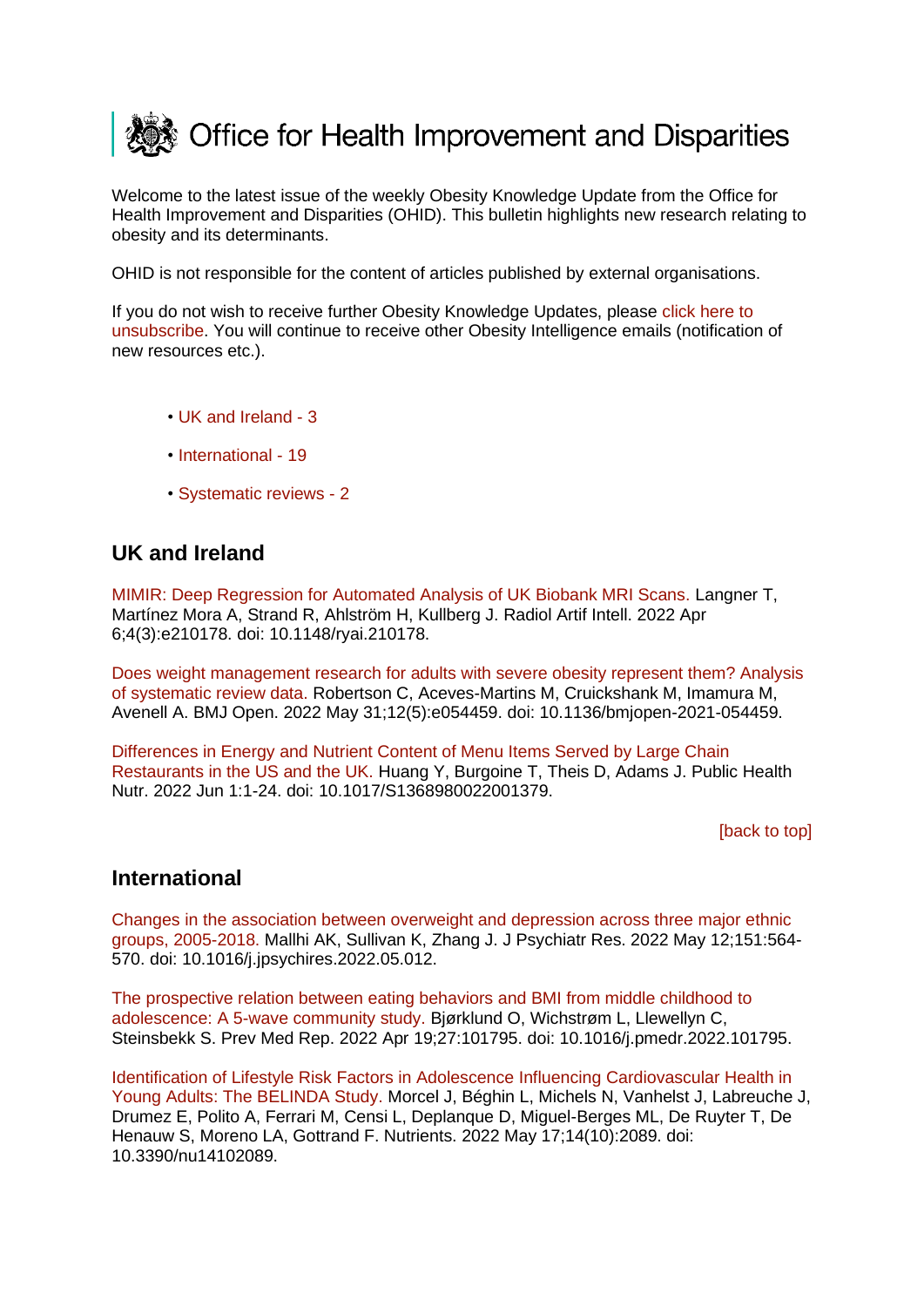[Implementation of physical activity on prescription for children with obesity in paediatric](https://eur03.safelinks.protection.outlook.com/?url=https%3A%2F%2Fpubmed.ncbi.nlm.nih.gov%2F35650617%2F&data=05%7C01%7CMaggie.Graham%40dhsc.gov.uk%7C026fd0f6c4054e5f5a5f08da48775681%7C61278c3091a84c318c1fef4de8973a1c%7C1%7C0%7C637901974625698234%7CUnknown%7CTWFpbGZsb3d8eyJWIjoiMC4wLjAwMDAiLCJQIjoiV2luMzIiLCJBTiI6Ik1haWwiLCJXVCI6Mn0%3D%7C3000%7C%7C%7C&sdata=L3dSQ0ztBicKgomnZFUY6MSGcVLk%2FCnU2pvCU90TwK4%3D&reserved=0)  [health care \(IMPA\): protocol for a feasibility and evaluation study using quantitative and](https://eur03.safelinks.protection.outlook.com/?url=https%3A%2F%2Fpubmed.ncbi.nlm.nih.gov%2F35650617%2F&data=05%7C01%7CMaggie.Graham%40dhsc.gov.uk%7C026fd0f6c4054e5f5a5f08da48775681%7C61278c3091a84c318c1fef4de8973a1c%7C1%7C0%7C637901974625698234%7CUnknown%7CTWFpbGZsb3d8eyJWIjoiMC4wLjAwMDAiLCJQIjoiV2luMzIiLCJBTiI6Ik1haWwiLCJXVCI6Mn0%3D%7C3000%7C%7C%7C&sdata=L3dSQ0ztBicKgomnZFUY6MSGcVLk%2FCnU2pvCU90TwK4%3D&reserved=0)  [qualitative methods. B](https://eur03.safelinks.protection.outlook.com/?url=https%3A%2F%2Fpubmed.ncbi.nlm.nih.gov%2F35650617%2F&data=05%7C01%7CMaggie.Graham%40dhsc.gov.uk%7C026fd0f6c4054e5f5a5f08da48775681%7C61278c3091a84c318c1fef4de8973a1c%7C1%7C0%7C637901974625698234%7CUnknown%7CTWFpbGZsb3d8eyJWIjoiMC4wLjAwMDAiLCJQIjoiV2luMzIiLCJBTiI6Ik1haWwiLCJXVCI6Mn0%3D%7C3000%7C%7C%7C&sdata=L3dSQ0ztBicKgomnZFUY6MSGcVLk%2FCnU2pvCU90TwK4%3D&reserved=0)ernhardsson S, Boman C, Lundqvist S, Arvidsson D, Börjesson M, Larsson MEH, Lundh H, Melin K, Nilsen P, Lauruschkus K. Pilot Feasibility Stud. 2022 Jun 1;8(1):117. doi: 10.1186/s40814-022-01075-3.

[The outcomes of \[project name removed for blinding -](https://eur03.safelinks.protection.outlook.com/?url=https%3A%2F%2Fpubmed.ncbi.nlm.nih.gov%2F35637595%2F&data=05%7C01%7CMaggie.Graham%40dhsc.gov.uk%7C026fd0f6c4054e5f5a5f08da48775681%7C61278c3091a84c318c1fef4de8973a1c%7C1%7C0%7C637901974625698234%7CUnknown%7CTWFpbGZsb3d8eyJWIjoiMC4wLjAwMDAiLCJQIjoiV2luMzIiLCJBTiI6Ik1haWwiLCJXVCI6Mn0%3D%7C3000%7C%7C%7C&sdata=Utbrm0tnwfYZy5w1nReSx%2Bwg5RQVv55wh9bP9rJsMD4%3D&reserved=0) subsequently documented as XX] [Determining the effects of a behavioural and an environmental intervention on water and](https://eur03.safelinks.protection.outlook.com/?url=https%3A%2F%2Fpubmed.ncbi.nlm.nih.gov%2F35637595%2F&data=05%7C01%7CMaggie.Graham%40dhsc.gov.uk%7C026fd0f6c4054e5f5a5f08da48775681%7C61278c3091a84c318c1fef4de8973a1c%7C1%7C0%7C637901974625698234%7CUnknown%7CTWFpbGZsb3d8eyJWIjoiMC4wLjAwMDAiLCJQIjoiV2luMzIiLCJBTiI6Ik1haWwiLCJXVCI6Mn0%3D%7C3000%7C%7C%7C&sdata=Utbrm0tnwfYZy5w1nReSx%2Bwg5RQVv55wh9bP9rJsMD4%3D&reserved=0)  [sugar sweetened beverage consumption in adolescents: A randomised controlled trial.](https://eur03.safelinks.protection.outlook.com/?url=https%3A%2F%2Fpubmed.ncbi.nlm.nih.gov%2F35637595%2F&data=05%7C01%7CMaggie.Graham%40dhsc.gov.uk%7C026fd0f6c4054e5f5a5f08da48775681%7C61278c3091a84c318c1fef4de8973a1c%7C1%7C0%7C637901974625698234%7CUnknown%7CTWFpbGZsb3d8eyJWIjoiMC4wLjAwMDAiLCJQIjoiV2luMzIiLCJBTiI6Ik1haWwiLCJXVCI6Mn0%3D%7C3000%7C%7C%7C&sdata=Utbrm0tnwfYZy5w1nReSx%2Bwg5RQVv55wh9bP9rJsMD4%3D&reserved=0)  Gowland-Ella J, Batchelor S, David M, Lewis P, Kajons N. Health Promot J Austr. 2022 May 30. doi: 10.1002/hpja.623.

[Effect of an interactive mobile health support system and daily weight measurements for](https://eur03.safelinks.protection.outlook.com/?url=https%3A%2F%2Fpubmed.ncbi.nlm.nih.gov%2F35641569%2F&data=05%7C01%7CMaggie.Graham%40dhsc.gov.uk%7C026fd0f6c4054e5f5a5f08da48775681%7C61278c3091a84c318c1fef4de8973a1c%7C1%7C0%7C637901974625698234%7CUnknown%7CTWFpbGZsb3d8eyJWIjoiMC4wLjAwMDAiLCJQIjoiV2luMzIiLCJBTiI6Ik1haWwiLCJXVCI6Mn0%3D%7C3000%7C%7C%7C&sdata=rOuPXH%2BnDAKXdjkU2hMseZjHuHxfZJfv7C8Hl35ewyI%3D&reserved=0)  [pediatric obesity treatment, a 1-year pragmatical clinical trial. H](https://eur03.safelinks.protection.outlook.com/?url=https%3A%2F%2Fpubmed.ncbi.nlm.nih.gov%2F35641569%2F&data=05%7C01%7CMaggie.Graham%40dhsc.gov.uk%7C026fd0f6c4054e5f5a5f08da48775681%7C61278c3091a84c318c1fef4de8973a1c%7C1%7C0%7C637901974625698234%7CUnknown%7CTWFpbGZsb3d8eyJWIjoiMC4wLjAwMDAiLCJQIjoiV2luMzIiLCJBTiI6Ik1haWwiLCJXVCI6Mn0%3D%7C3000%7C%7C%7C&sdata=rOuPXH%2BnDAKXdjkU2hMseZjHuHxfZJfv7C8Hl35ewyI%3D&reserved=0)agman E, Johansson L, Kollin C, Marcus E, Drangel A, Marcus L, Marcus C, Danielsson P. Int J Obes (Lond). 2022 May 31. doi: 10.1038/s41366-022-01146-8.

[Preschoolers BMI: Associations with Patterns of Caregivers' Feeding Practices Using](https://eur03.safelinks.protection.outlook.com/?url=https%3A%2F%2Fpubmed.ncbi.nlm.nih.gov%2F35649202%2F&data=05%7C01%7CMaggie.Graham%40dhsc.gov.uk%7C026fd0f6c4054e5f5a5f08da48775681%7C61278c3091a84c318c1fef4de8973a1c%7C1%7C0%7C637901974625698234%7CUnknown%7CTWFpbGZsb3d8eyJWIjoiMC4wLjAwMDAiLCJQIjoiV2luMzIiLCJBTiI6Ik1haWwiLCJXVCI6Mn0%3D%7C3000%7C%7C%7C&sdata=%2BK0ZOCxZA4kGI4EXF%2F%2BgmSuhVuG5qWJtf2bEJKYuka0%3D&reserved=0)  [Structural Equation Models. R](https://eur03.safelinks.protection.outlook.com/?url=https%3A%2F%2Fpubmed.ncbi.nlm.nih.gov%2F35649202%2F&data=05%7C01%7CMaggie.Graham%40dhsc.gov.uk%7C026fd0f6c4054e5f5a5f08da48775681%7C61278c3091a84c318c1fef4de8973a1c%7C1%7C0%7C637901974625698234%7CUnknown%7CTWFpbGZsb3d8eyJWIjoiMC4wLjAwMDAiLCJQIjoiV2luMzIiLCJBTiI6Ik1haWwiLCJXVCI6Mn0%3D%7C3000%7C%7C%7C&sdata=%2BK0ZOCxZA4kGI4EXF%2F%2BgmSuhVuG5qWJtf2bEJKYuka0%3D&reserved=0)ahmaty Z, Johantgen ME, Storr CL, Wang Y, Black MM. Child Obes. 2022 Jun 1. doi: 10.1089/chi.2022.0026.

[Children's Daily Negative Affect Patterns and Food Consumption on Weekends: An](https://eur03.safelinks.protection.outlook.com/?url=https%3A%2F%2Fpubmed.ncbi.nlm.nih.gov%2F35644784%2F&data=05%7C01%7CMaggie.Graham%40dhsc.gov.uk%7C026fd0f6c4054e5f5a5f08da48775681%7C61278c3091a84c318c1fef4de8973a1c%7C1%7C0%7C637901974625854405%7CUnknown%7CTWFpbGZsb3d8eyJWIjoiMC4wLjAwMDAiLCJQIjoiV2luMzIiLCJBTiI6Ik1haWwiLCJXVCI6Mn0%3D%7C3000%7C%7C%7C&sdata=avL7by2yRic6ksDAiOBm64HFodhONBZ7V8nsfeG%2BjUI%3D&reserved=0)  [Ecological Momentary Assessment Study. N](https://eur03.safelinks.protection.outlook.com/?url=https%3A%2F%2Fpubmed.ncbi.nlm.nih.gov%2F35644784%2F&data=05%7C01%7CMaggie.Graham%40dhsc.gov.uk%7C026fd0f6c4054e5f5a5f08da48775681%7C61278c3091a84c318c1fef4de8973a1c%7C1%7C0%7C637901974625854405%7CUnknown%7CTWFpbGZsb3d8eyJWIjoiMC4wLjAwMDAiLCJQIjoiV2luMzIiLCJBTiI6Ik1haWwiLCJXVCI6Mn0%3D%7C3000%7C%7C%7C&sdata=avL7by2yRic6ksDAiOBm64HFodhONBZ7V8nsfeG%2BjUI%3D&reserved=0)aya CH, Chu D, Wang WL, Nicolo M, Dunton GF, Mason TB. J Nutr Educ Behav. 2022 May 26:S1499-4046(22)00046-X. doi: 10.1016/j.jneb.2022.02.007

[Association between built environments and weight status: evidence from longitudinal data](https://eur03.safelinks.protection.outlook.com/?url=https%3A%2F%2Fpubmed.ncbi.nlm.nih.gov%2F35637263%2F&data=05%7C01%7CMaggie.Graham%40dhsc.gov.uk%7C026fd0f6c4054e5f5a5f08da48775681%7C61278c3091a84c318c1fef4de8973a1c%7C1%7C0%7C637901974625854405%7CUnknown%7CTWFpbGZsb3d8eyJWIjoiMC4wLjAwMDAiLCJQIjoiV2luMzIiLCJBTiI6Ik1haWwiLCJXVCI6Mn0%3D%7C3000%7C%7C%7C&sdata=%2BkgP7MlnqpNQYYFkqmts0MSIppiLodbe55PWxQtx%2FkY%3D&reserved=0)  [of 9589 Australian children. P](https://eur03.safelinks.protection.outlook.com/?url=https%3A%2F%2Fpubmed.ncbi.nlm.nih.gov%2F35637263%2F&data=05%7C01%7CMaggie.Graham%40dhsc.gov.uk%7C026fd0f6c4054e5f5a5f08da48775681%7C61278c3091a84c318c1fef4de8973a1c%7C1%7C0%7C637901974625854405%7CUnknown%7CTWFpbGZsb3d8eyJWIjoiMC4wLjAwMDAiLCJQIjoiV2luMzIiLCJBTiI6Ik1haWwiLCJXVCI6Mn0%3D%7C3000%7C%7C%7C&sdata=%2BkgP7MlnqpNQYYFkqmts0MSIppiLodbe55PWxQtx%2FkY%3D&reserved=0)utra IGNE, Astell-Burt T, Feng X. Int J Obes (Lond). 2022 May 30. doi: 10.1038/s41366-022-01148-6.

[Parental Perceptions and Concerns Related to the Consequences of Pediatric Obesity:](https://eur03.safelinks.protection.outlook.com/?url=https%3A%2F%2Fpubmed.ncbi.nlm.nih.gov%2F35638538%2F&data=05%7C01%7CMaggie.Graham%40dhsc.gov.uk%7C026fd0f6c4054e5f5a5f08da48775681%7C61278c3091a84c318c1fef4de8973a1c%7C1%7C0%7C637901974625854405%7CUnknown%7CTWFpbGZsb3d8eyJWIjoiMC4wLjAwMDAiLCJQIjoiV2luMzIiLCJBTiI6Ik1haWwiLCJXVCI6Mn0%3D%7C3000%7C%7C%7C&sdata=bNCdLg3XMARWO3Ddnaa7eVXevfZmuf49XMU%2FIZwzM%2Fk%3D&reserved=0)  [Feeling or Real Problem? P](https://eur03.safelinks.protection.outlook.com/?url=https%3A%2F%2Fpubmed.ncbi.nlm.nih.gov%2F35638538%2F&data=05%7C01%7CMaggie.Graham%40dhsc.gov.uk%7C026fd0f6c4054e5f5a5f08da48775681%7C61278c3091a84c318c1fef4de8973a1c%7C1%7C0%7C637901974625854405%7CUnknown%7CTWFpbGZsb3d8eyJWIjoiMC4wLjAwMDAiLCJQIjoiV2luMzIiLCJBTiI6Ik1haWwiLCJXVCI6Mn0%3D%7C3000%7C%7C%7C&sdata=bNCdLg3XMARWO3Ddnaa7eVXevfZmuf49XMU%2FIZwzM%2Fk%3D&reserved=0)uma A, Pecoraro L, Salvottini C, Carbonare LD, Piacentini G, Pietrobelli A. Endocr Metab Immune Disord Drug Targets. 2022 May 30. doi: 10.2174/1871530322666220530121012.

[Family-reported barriers and predictors of short-term attendance in a multidisciplinary](https://eur03.safelinks.protection.outlook.com/?url=https%3A%2F%2Fpubmed.ncbi.nlm.nih.gov%2F35644038%2F&data=05%7C01%7CMaggie.Graham%40dhsc.gov.uk%7C026fd0f6c4054e5f5a5f08da48775681%7C61278c3091a84c318c1fef4de8973a1c%7C1%7C0%7C637901974625854405%7CUnknown%7CTWFpbGZsb3d8eyJWIjoiMC4wLjAwMDAiLCJQIjoiV2luMzIiLCJBTiI6Ik1haWwiLCJXVCI6Mn0%3D%7C3000%7C%7C%7C&sdata=lnstjayNTN5hD4RW65cpZlnrRtbTN7GvLm%2B3o2YfKN8%3D&reserved=0)  [intervention for managing childhood obesity: A psycho-family-system based randomised](https://eur03.safelinks.protection.outlook.com/?url=https%3A%2F%2Fpubmed.ncbi.nlm.nih.gov%2F35644038%2F&data=05%7C01%7CMaggie.Graham%40dhsc.gov.uk%7C026fd0f6c4054e5f5a5f08da48775681%7C61278c3091a84c318c1fef4de8973a1c%7C1%7C0%7C637901974625854405%7CUnknown%7CTWFpbGZsb3d8eyJWIjoiMC4wLjAwMDAiLCJQIjoiV2luMzIiLCJBTiI6Ik1haWwiLCJXVCI6Mn0%3D%7C3000%7C%7C%7C&sdata=lnstjayNTN5hD4RW65cpZlnrRtbTN7GvLm%2B3o2YfKN8%3D&reserved=0)  [controlled trial \(ENTREN-F\). R](https://eur03.safelinks.protection.outlook.com/?url=https%3A%2F%2Fpubmed.ncbi.nlm.nih.gov%2F35644038%2F&data=05%7C01%7CMaggie.Graham%40dhsc.gov.uk%7C026fd0f6c4054e5f5a5f08da48775681%7C61278c3091a84c318c1fef4de8973a1c%7C1%7C0%7C637901974625854405%7CUnknown%7CTWFpbGZsb3d8eyJWIjoiMC4wLjAwMDAiLCJQIjoiV2luMzIiLCJBTiI6Ik1haWwiLCJXVCI6Mn0%3D%7C3000%7C%7C%7C&sdata=lnstjayNTN5hD4RW65cpZlnrRtbTN7GvLm%2B3o2YfKN8%3D&reserved=0)ojo M, Lacruz T, Solano S, Gutiérrez A, Beltrán-Garrayo L, Veiga OL, Graell M, Sepúlveda AR. Eur Eat Disord Rev. 2022 May 28. doi: 10.1002/erv.2913.

[Urban-rural disparities in childhood obesogenic environments in the United States:](https://eur03.safelinks.protection.outlook.com/?url=https%3A%2F%2Fpubmed.ncbi.nlm.nih.gov%2F35635492%2F&data=05%7C01%7CMaggie.Graham%40dhsc.gov.uk%7C026fd0f6c4054e5f5a5f08da48775681%7C61278c3091a84c318c1fef4de8973a1c%7C1%7C0%7C637901974625854405%7CUnknown%7CTWFpbGZsb3d8eyJWIjoiMC4wLjAwMDAiLCJQIjoiV2luMzIiLCJBTiI6Ik1haWwiLCJXVCI6Mn0%3D%7C3000%7C%7C%7C&sdata=4S2%2Bdz6Rwn0r%2Bdanrm1dWBdGgCsKjbvb56GVPt6wFho%3D&reserved=0)  [Application of differing rural definitions. W](https://eur03.safelinks.protection.outlook.com/?url=https%3A%2F%2Fpubmed.ncbi.nlm.nih.gov%2F35635492%2F&data=05%7C01%7CMaggie.Graham%40dhsc.gov.uk%7C026fd0f6c4054e5f5a5f08da48775681%7C61278c3091a84c318c1fef4de8973a1c%7C1%7C0%7C637901974625854405%7CUnknown%7CTWFpbGZsb3d8eyJWIjoiMC4wLjAwMDAiLCJQIjoiV2luMzIiLCJBTiI6Ik1haWwiLCJXVCI6Mn0%3D%7C3000%7C%7C%7C&sdata=4S2%2Bdz6Rwn0r%2Bdanrm1dWBdGgCsKjbvb56GVPt6wFho%3D&reserved=0)ende ME, Meyer MRU, Abildso C, Davis K, Kaczynski AT. J Rural Health. 2022 May 30. doi: 10.1111/jrh.12677.

[Gender, Age, Hunger, and Body Mass Index as Factors Influencing Portion Size Estimation](https://eur03.safelinks.protection.outlook.com/?url=https%3A%2F%2Fpubmed.ncbi.nlm.nih.gov%2F35645850%2F&data=05%7C01%7CMaggie.Graham%40dhsc.gov.uk%7C026fd0f6c4054e5f5a5f08da48775681%7C61278c3091a84c318c1fef4de8973a1c%7C1%7C0%7C637901974625854405%7CUnknown%7CTWFpbGZsb3d8eyJWIjoiMC4wLjAwMDAiLCJQIjoiV2luMzIiLCJBTiI6Ik1haWwiLCJXVCI6Mn0%3D%7C3000%7C%7C%7C&sdata=hPlnFvYjTcZRDL1M3HPtkrH9NMTlJOR4PsF%2FwdS8OBU%3D&reserved=0)  [and Ideal Portion Sizes. D](https://eur03.safelinks.protection.outlook.com/?url=https%3A%2F%2Fpubmed.ncbi.nlm.nih.gov%2F35645850%2F&data=05%7C01%7CMaggie.Graham%40dhsc.gov.uk%7C026fd0f6c4054e5f5a5f08da48775681%7C61278c3091a84c318c1fef4de8973a1c%7C1%7C0%7C637901974625854405%7CUnknown%7CTWFpbGZsb3d8eyJWIjoiMC4wLjAwMDAiLCJQIjoiV2luMzIiLCJBTiI6Ik1haWwiLCJXVCI6Mn0%3D%7C3000%7C%7C%7C&sdata=hPlnFvYjTcZRDL1M3HPtkrH9NMTlJOR4PsF%2FwdS8OBU%3D&reserved=0)uszka K, Hechenberger M, Dolak I, Kobiljak D, König J. Front Psychol. 2022 May 11;13:873835. doi: 10.3389/fpsyg.2022.873835.

[What Do Health Professionals and Parents Want as Part of an Online Childhood Obesity](https://eur03.safelinks.protection.outlook.com/?url=https%3A%2F%2Fpubmed.ncbi.nlm.nih.gov%2F35649200%2F&data=05%7C01%7CMaggie.Graham%40dhsc.gov.uk%7C026fd0f6c4054e5f5a5f08da48775681%7C61278c3091a84c318c1fef4de8973a1c%7C1%7C0%7C637901974625854405%7CUnknown%7CTWFpbGZsb3d8eyJWIjoiMC4wLjAwMDAiLCJQIjoiV2luMzIiLCJBTiI6Ik1haWwiLCJXVCI6Mn0%3D%7C3000%7C%7C%7C&sdata=82UXOUbJM94vKSDKX0%2Bes4pIoW3Sd1SiW5qPHVsDAaY%3D&reserved=0)  [Prevention Program? W](https://eur03.safelinks.protection.outlook.com/?url=https%3A%2F%2Fpubmed.ncbi.nlm.nih.gov%2F35649200%2F&data=05%7C01%7CMaggie.Graham%40dhsc.gov.uk%7C026fd0f6c4054e5f5a5f08da48775681%7C61278c3091a84c318c1fef4de8973a1c%7C1%7C0%7C637901974625854405%7CUnknown%7CTWFpbGZsb3d8eyJWIjoiMC4wLjAwMDAiLCJQIjoiV2luMzIiLCJBTiI6Ik1haWwiLCJXVCI6Mn0%3D%7C3000%7C%7C%7C&sdata=82UXOUbJM94vKSDKX0%2Bes4pIoW3Sd1SiW5qPHVsDAaY%3D&reserved=0)alker JL, Dix C, Hardt J, Farletti R, Littlewood R. Child Obes. 2022 Jun 1. doi: 10.1089/chi.2021.0313.